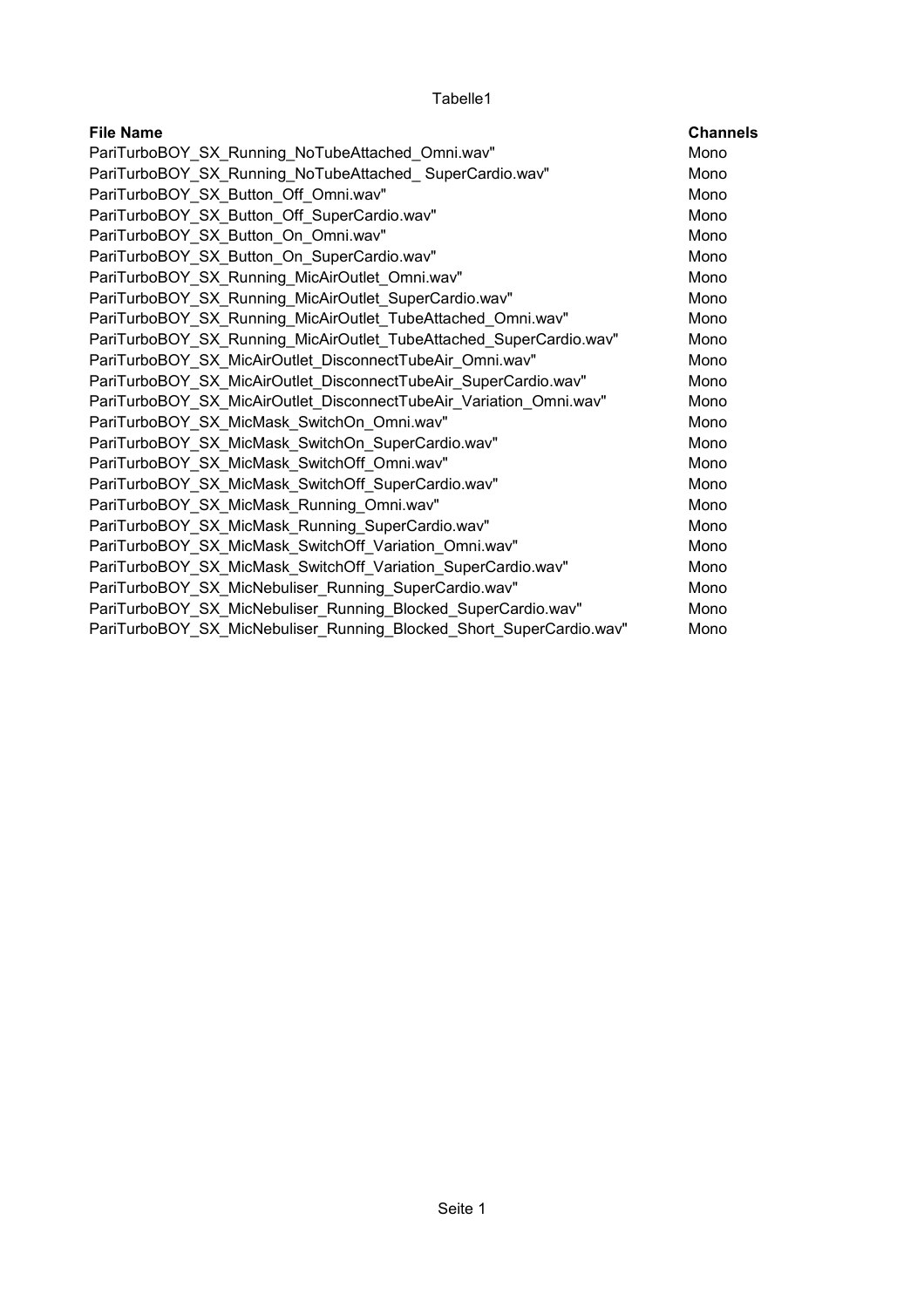| Sample Rate Bit Length |    |          |
|------------------------|----|----------|
| 96000                  | 24 | 00:00:22 |
| 96000                  | 24 | 00:00:22 |
| 96000                  | 24 | 00:00:00 |
| 96000                  | 24 | 00:00:00 |
| 96000                  | 24 | 00:00:00 |
| 96000                  | 24 | 00:00:00 |
| 96000                  | 24 | 00:00:46 |
| 96000                  | 24 | 00:00:46 |
| 96000                  | 24 | 00:00:25 |
| 96000                  | 24 | 00:00:25 |
| 96000                  | 24 | 00:00:00 |
| 96000                  | 24 | 00:00:00 |
| 96000                  | 24 | 00:00:00 |
| 96000                  | 24 | 00:00:00 |
| 96000                  | 24 | 00:00:00 |
| 96000                  | 24 | 00:00:01 |
| 96000                  | 24 | 00:00:01 |
| 96000                  | 24 | 00:00:26 |
| 96000                  | 24 | 00:00:26 |
| 96000                  | 24 | 00:00:01 |
| 96000                  | 24 | 00:00:01 |
| 96000                  | 24 | 00:00:09 |
| 96000                  | 24 | 00:00:43 |
| 96000                  | 24 | 00:00:05 |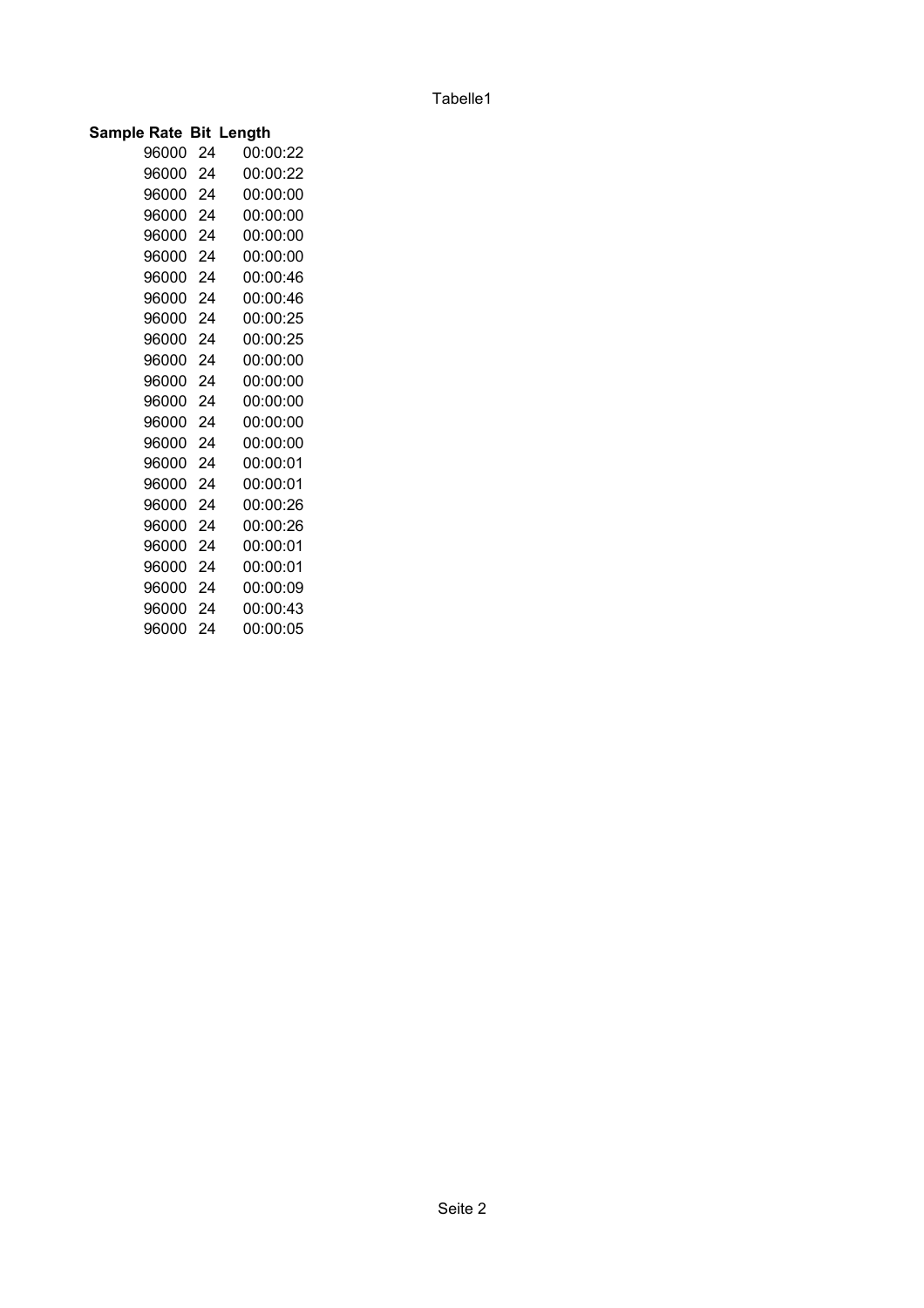| <b>Notes</b> |                                                                                                                        |  |
|--------------|------------------------------------------------------------------------------------------------------------------------|--|
|              | PariBoy SX - Medical - Machinery - Vaporator - Recorder: Sound Devices 744T - Mic:DPA4061 - Mic Position: at the tube  |  |
|              | PariBoy SX - Medical - Machinery - Vaporator - Recorder: Sound Devices 744T - Mic: Neumann KMR 81i - Mic Position:     |  |
|              | PariBoy SX - Medical - Machinery - Vaporator - Recorder: Sound Devices 744T - Mic: DPA 4061 - Mic Position: at the bu  |  |
|              | PariBoy SX - Medical - Machinery - Vaporator - Recorder: Sound Devices 744T - Mic: Neumann KMR 81i - Mic Position:     |  |
|              | PariBoy SX - Medical - Machinery - Vaporator - Recorder: Sound Devices 744T - Mic: DPA 4061 - Mic Position: at the bu  |  |
|              | PariBoy SX - Medical - Machinery - Vaporator - Recorder: Sound Devices 744T - Mic: Neumann KMR 81i - Mic Position:     |  |
|              | PariBoy SX - Medical - Machinery - Vaporator - Recorder: Sound Devices 744T - Mic: DPA 4061 - Mic Position: at air ou  |  |
|              | PariBoy SX - Medical - Machinery - Vaporator - Recorder: Sound Devices 744T - Mic: Neumann KMR 81i - Mic Position:     |  |
|              | PariBoy SX - Medical - Machinery - Vaporator - Recorder: Sound Devices 744T - Mic: DPA 4061 - Mic Position: at the ai  |  |
|              | PariBoy SX - Medical - Machinery - Vaporator - Recorder: Sound Devices 744T - Mic: Neumann KMR 81i - Mic Position:     |  |
|              | PariBoy SX - Medical - Machinery - Vaporator - Recorder: Sound Devices 744T - Mic: DPA 4061 - Mic Position: air outlet |  |
|              | PariBoy SX - Medical - Machinery - Vaporator - Recorder: Sound Devices 744T - Mic: Neumann KMR 81i - Mic Position:     |  |
|              | PariBoy SX - Medical - Machinery - Vaporator - Recorder: Sound Devices 744T - Mic: DPA 4061 - Mic Position: air outlet |  |
|              | PariBoy SX - Medical - Machinery - Vaporator - Recorder: Sound Devices 744T - Mic: DPA 4061 - Mic Position: at the m   |  |
|              | PariBoy SX - Medical - Machinery - Vaporator - Recorder: Sound Devices 744T - Mic: Neumann KMR 81i - Mic Position:     |  |
|              | PariBoy SX - Medical - Machinery - Vaporator - Recorder: Sound Devices 744T - Mic: DPA 4061 - Mic Position: at the m   |  |
|              | PariBoy SX - Medical - Machinery - Vaporator - Recorder: Sound Devices 744T - Mic: Neumann KMR 81i - Mic Position:     |  |
|              | PariBoy SX - Medical - Machinery - Vaporator - Recorder: Sound Devices 744T - Mic: DPA 4061 - Mic Position: at the m   |  |
|              | PariBoy SX - Medical - Machinery - Vaporator - Recorder: Sound Devices 744T - Mic: Neumann KMR 81i - Mic Position:     |  |
|              | PariBoy SX - Medical - Machinery - Vaporator - Recorder: Sound Devices 744T - Mic: DPA 4061 - Mic Position: at the m   |  |
|              | PariBoy SX - Medical - Machinery - Vaporator - Recorder: Sound Devices 744T - Mic: Neumann KMR 81i - Mic Position:     |  |
|              | PariBoy SX - Medical - Machinery - Vaporator - Recorder: Sound Devices 744T - Mic: Neumann KMR 81i - Mic Position:     |  |
|              | PariBoy SX - Medical - Machinery - Vaporator - Recorder: Sound Devices 744T - Mic: Neumann KMR 81i - Mic Position:     |  |
|              | PariBoy SX - Medical - Machinery - Vaporator - Recorder: Sound Devices 744T - Mic: Neumann KMR 81i - Mic Position:     |  |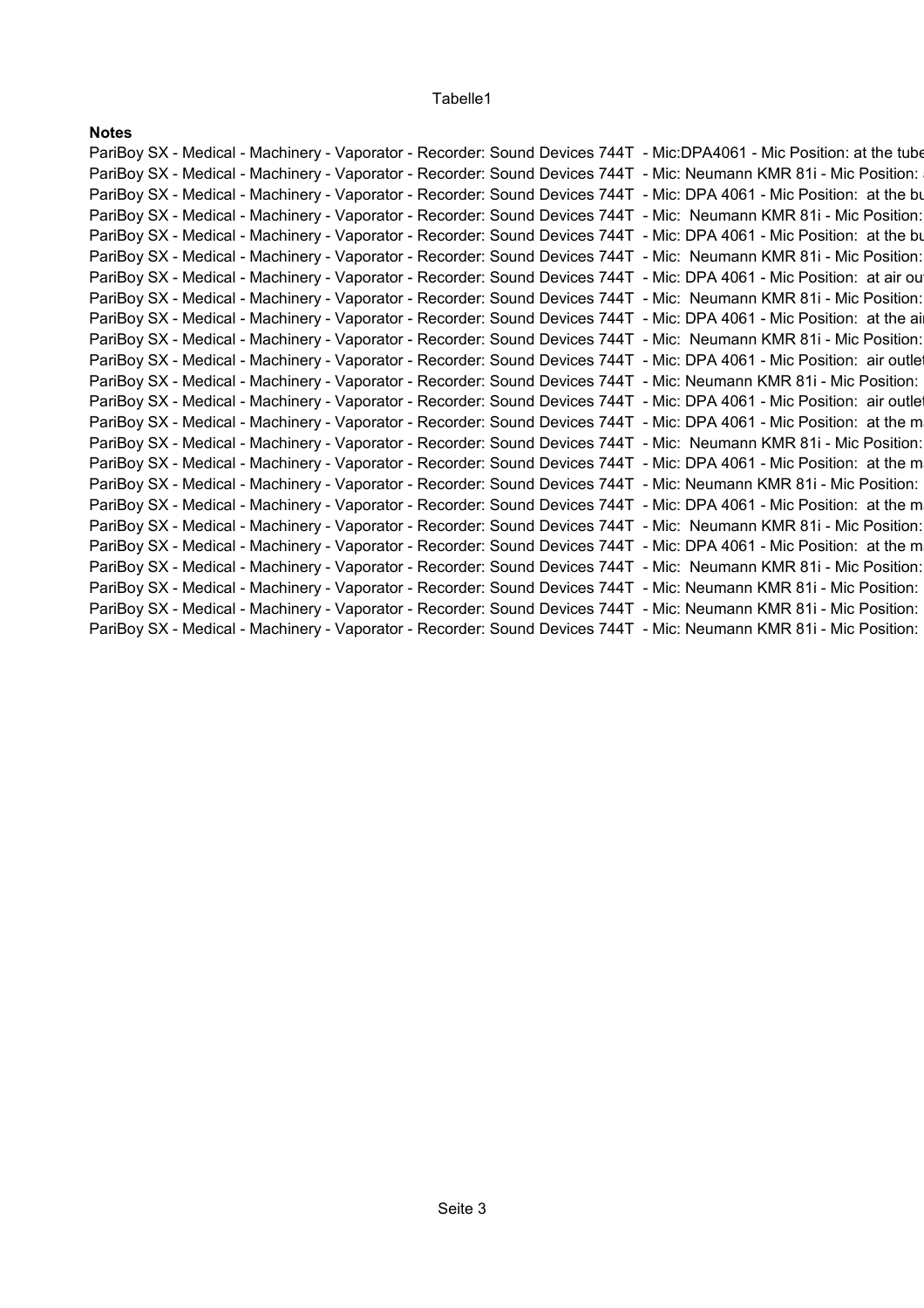| <b>Tags</b> |           |          |         |          |         |     |       |
|-------------|-----------|----------|---------|----------|---------|-----|-------|
| motor       | generator | machine  | no tube | air flow |         |     |       |
| motor       | generator | machine  | no tube | air flow |         |     |       |
| off         | switch    |          |         |          |         |     |       |
| off         | switch    |          |         |          |         |     |       |
| switch      | on        |          |         |          |         |     |       |
|             |           |          |         |          |         |     |       |
| compressor  | motor     |          |         |          |         |     |       |
|             |           |          |         |          |         |     |       |
| damped      | generator | motor    | engine  |          |         |     |       |
| tube        | air       | swoosh   |         |          |         |     |       |
| tube        | air       | swoosh   |         |          |         |     |       |
| tube        | air       | soft     | swoosh  |          |         |     |       |
| on          | running   | starting |         |          |         |     |       |
|             |           |          |         |          |         |     |       |
| off         | running   | ending   | dying   |          |         |     |       |
| off         | running   | ending   | dying   |          |         |     |       |
| off         | running   | airflow  | air     | release  | steam   |     |       |
|             |           |          |         |          |         |     |       |
| off         | running   | ending   | dying   |          |         |     |       |
| air         | release   | out      | flow    | steam    | blocked | wet |       |
| air         | release   | out      | flow    | steam    | blocked | wet | short |
|             |           |          |         |          |         |     |       |